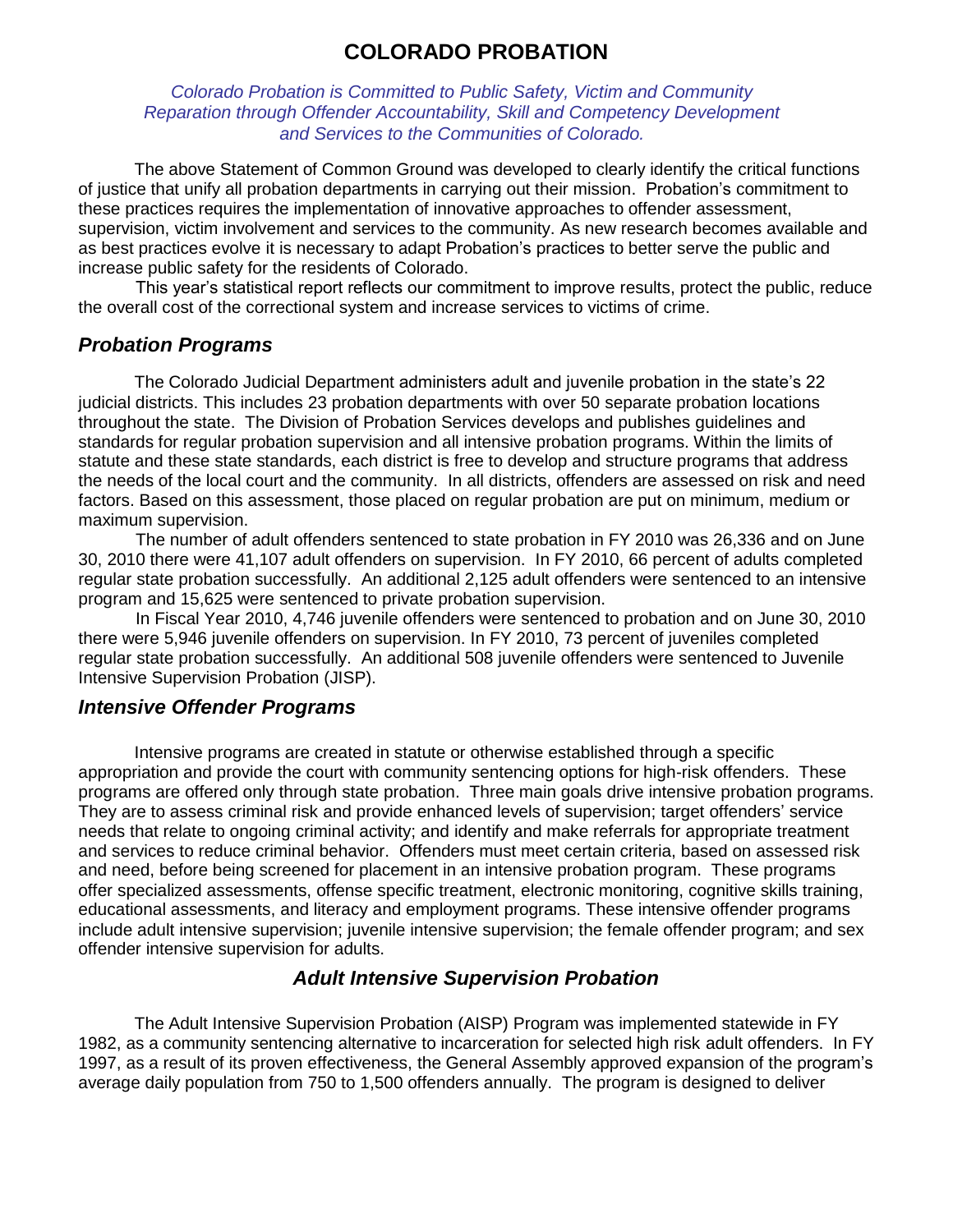intensive case management that includes daily contact with the offender, increased levels of drug testing, curfews, electronic monitoring, home visits and required employment or educational/vocational efforts and attendance in treatment, as deemed necessary. There are 59.75 FTE AISP officers and the number of offenders assigned to an AISP officer is capped at 25. In FY2010 there were 1,434 offenders sentenced to AISP and on June 30, 2010 there were 1,408 on AISP. In FY 2010, 809 (66%) offenders successfully completed the program who might otherwise have served sentences to the Department of Corrections.

### *Juvenile Intensive Supervision Probation*

The Juvenile Intensive Supervision Probation (JISP) Program was implemented in FY 1991 as a community sentencing option for selected high risk juvenile offenders. As a result of its proven effectiveness the General Assembly approved expansion of the program sufficient to allow its existence in all 22 judicial districts. The program is designed to deliver intensive case management to include monitoring of school progress, referral for remedial educational assistance, home visits, electronic monitoring, drug testing, skill building and treatment services, as required. There are 26.75 FTE JISP officers and the number of juveniles assigned to a JISP officer is capped at 18. In FY2010 there were 508 juveniles sentenced to JISP and on June 30, 2010 there were 452 on JISP. In FY 2010, 217 (46%) juveniles successfully completed the program who might otherwise have served sentences in the Division of Youth Corrections.

# *Female Offender Program*

The Female Offender Program (FOP) was initially a grant funded pilot project developed in FY 1991, to intervene in the lives of high risk, substance abusing female offenders. In FY 1995 the General Assembly, based on the results of the pilot program, provided state funding. The program is designed to deliver intensive gender based case management to include frequent contact, skill building, regular employment or vocational/educational efforts, drug testing, home visits, electronic monitoring and participation in treatment, as required. The program was terminated in FY 2004 as a result of required budget reductions. Prior to the programs termination there was a 0% recidivism rate, for one year following termination from probation, for those offenders that successfully completed the program in FY 2001 and FY 2002. The FOP was re-funded to its previous level in FY 2005 and increased by additional 3.5 FTE. There are 9.5 FTE FOP officers (located in the 10 judicial districts with the highest percent of women sentenced to DOC). The number of women assigned to each FOP officer is capped at 30. In FY 2010 there were 218 female offenders sentenced to FOP and on June 30, 2010 there were 287 on FOP. In FY 2010, 99 (69%) women successfully completed the program who might otherwise have served sentences to the Department of Corrections.

# *Sex Offender Intensive Supervision Probation*

The Sex Offender Intensive Supervision Probation (SOISP) Program is designed to provide the highest level of supervision to adult sex offenders who are placed on probation. Although initially created in statute in FY 1998 primarily for lifetime supervision cases, based on the risk posed by those offenders, the legislature made a significant change to the statute in FY 2001. All felony sex offenders convicted on or after July 1, 2001, are statutorily mandated to be supervised by the SOISP program. The initial staffing appropriated (46 FTE) in FY 1999 and FY 2000 was judged to be sufficient to meet the supervision requirements for the period necessary to achieve full program implementation. The program design includes a capped caseload of 25 offenders per SOISP officer.

Adult sex offending behavior is a considered to be a life-long problem in which the goal is not "curing" the offender, but rather management or control of the assaultive behavior. The State of Colorado has adopted a model of containment in the supervision and management of sex offenders. Depending on the offender, elements of containment may include severely restricted activities, daily